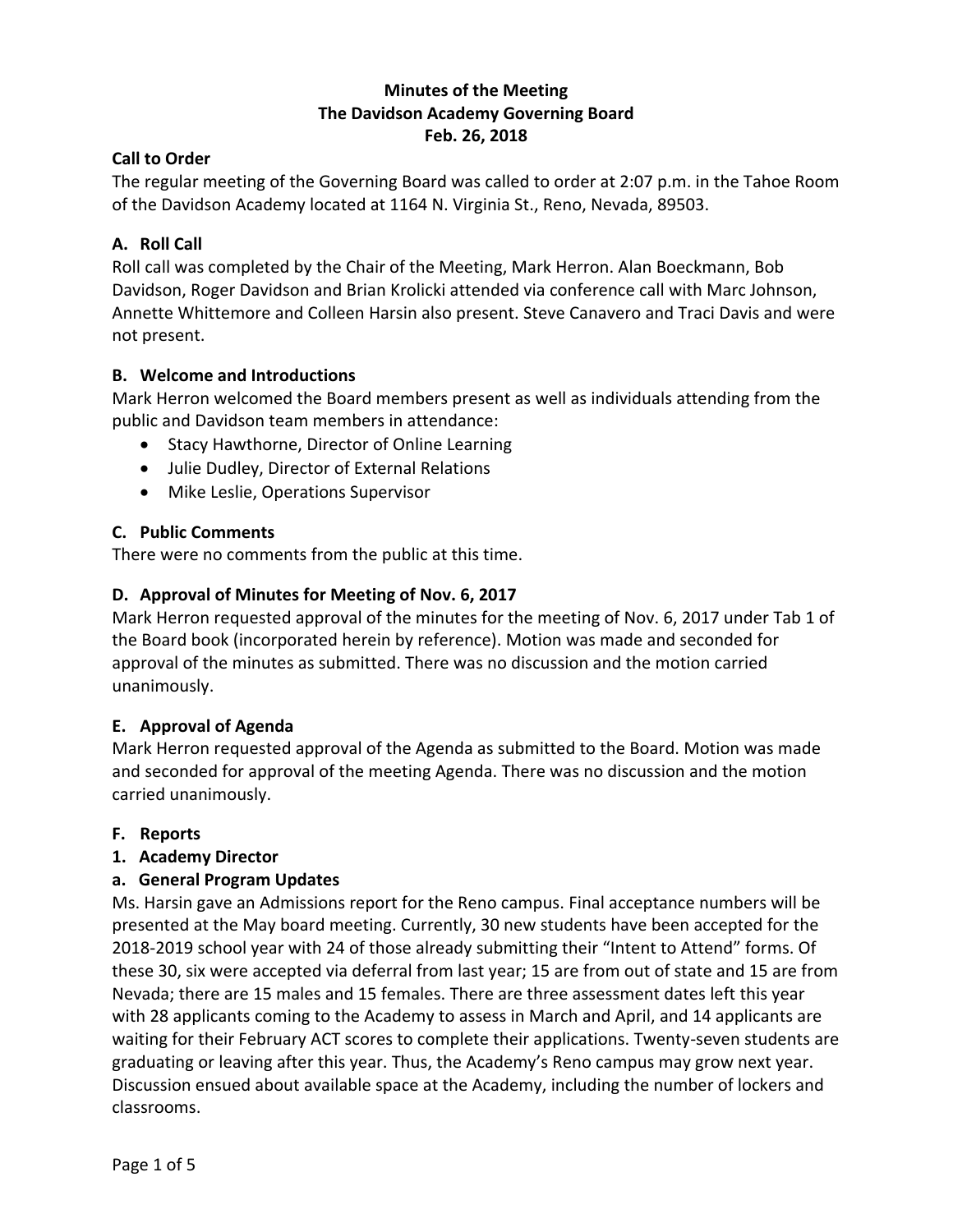Ms. Harsin referred to Tab 2 (incorporated herein by reference) to begin the Academy's General Program Updates with Prudential Spirit of Community Award certificates of recognition for both Academy high school student, Timothy N., and middle school student, Archit D.

The following Academy students were recognized by the Scholastic Art & Writing Awards with designations of Gold Key, Silver Key and Honorable Mention for their various critical essays, poetry, journalism and short story: Claire B., Aiden C., Annabelle C., Archit D., Ellie H., Jenny J., Akaash K., Rhiannon M., Ryan M., Mikaela P. and Wendy T.

Ms. Harsin referred to Tab 3 (incorporated herein by reference) for a list of student kudos in the Academy's weekly *Thursday Dispatch* sent to parents, students and staff. Kudos from the Feb. 15, 2018 *Dispatch* include the Academy's MathCounts team, Vish G., Sophie L., Arvind M. and Megan D., who placed first in the Northern Nevada Chapter Competition with the following students competing as individuals: Carver G., Nikita M., Claire B., Rahul B., Archit D. and Annabelle W.

Sixteen Academy students advanced to the Finalist standing in the National Merit Scholarship competition: Gabriel A., David B., Matthew B., Lauren B., Mindy H., Ian H., Oliver L., Ethan L., Sarah MH., Pranit N., Bella N., Nikolai O., Aman P., Courtney S., Maxwell S. and Tayla T.-W.

Ms. Harsin congratulated the Davidson Academy Science Olympiad Middle School and High School Teams for winning first place at the Northern Nevada 2018 Regional Competition:

- Division B Middle School Team Members: Alex P., Andrea P., Annabelle C., Annabelle W., Archit D., Ashley C., Ceci W., Harsha M., Luke N., Madeline K., Michelle L., Nikita M., Sandeep M. and Tessa B.
- Division C High School Team Members: Aayan P., Bella N., Brandon P., Darion H., David S., Derek C., Ellie H., Emhyr S., Emily M., Ian H., James W., Jessica W., Nikesh M., Nikolai O. and Scott W.
- Student Coaches David B., Matthew B., Lauren B., Derek C., Oliver L., Siddu M. and James W.

Ms. Harsin thanked the Academy's annual Extravaganza sponsors, donors, guests and volunteers. Ms. Harsin reported that totals from the Extravaganza fundraiser will be reported at the May meeting.

Ms. Harsin stated that Academy student Morgan H.-P. is the new president of DECA Nevada, the first time an Academy student has held a state-level DECA office. Many other Academy students competed and qualified for DECA's International Career Development Conference (ICDC) competition, including: Sam H., Rex B., Zoya V., Julia N., Darion H., Justin F., Henry K., Alex P., Morgan H.-P. and Roshan P.

A summary of additional *Dispatch* kudos from December 2017 through early February 2018 included:

Cross-country runner Deanna S. who placed third in the regional championship.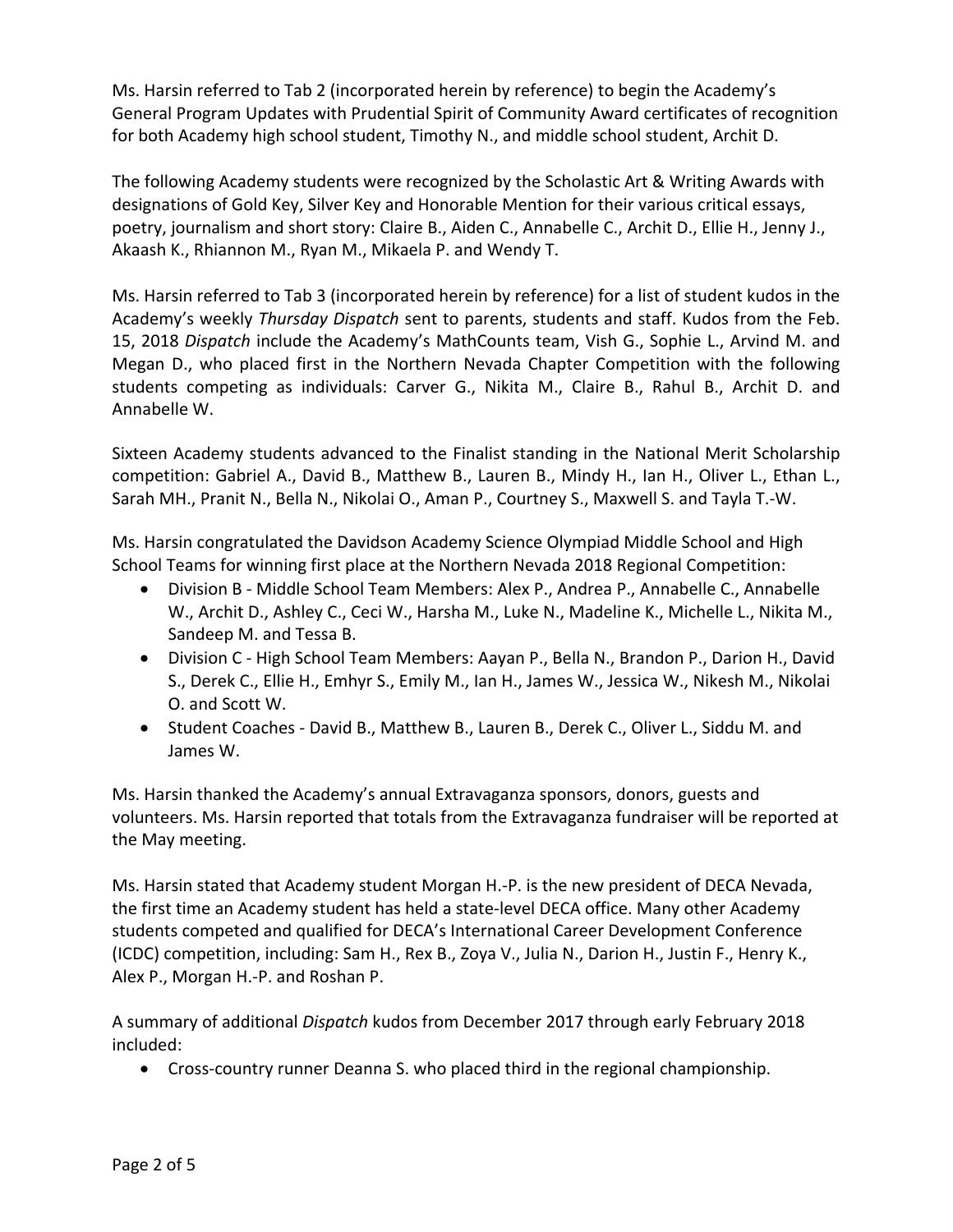- Two Academy instructors who received recognition letters based on being nominated by past graduates as "educators who influenced them" - Martin Braik from Stanford University and AnnElise Hatjakes from University of Chicago.
- Two local restaurant fundraiser thank you's.
- Twelve seniors are candidates for the U.S. Presidential Scholars program: David B., Matthew B., Lauren B., Ryan B., Ian H., Ethan L., Sarah MH., Pranit N., Isabella N., Aman P., Courtney S. and Maxwell S.
- Academy student Zachery J. took 4th place as Junior Varsity Rifle Shooter in the state when he competed with the local Hug High School team.
- In November, several Davidson Academy students participated in the AMC 8 middle school math exam: Vishwath G. – 1st place in school, top 1% score in nation, perfect score; Sophie L. – 2nd place in school, top 1% score in nation; Megan D. – 3rd place in school, top 1% score in nation; Claire B. – 4th place in school, top 1% score in nation; and Darsh P., Arvind M., Carver G. – top 5% score in nation.

Ms. Harsin referred to Tab 4 (incorporated herein by reference) with fall 2017 parent survey results, which she summarized. Forty-seven parents, about one-third, completed the survey. Most stated they are using BlackBoard on a regular basis to access the school calendar, policies and forms, and the parent directory. However, the least used section, Counseling Services, contains important information with many articles and resources for parents. Thus, Academy staff is determining how to best communicate with parents about this available content. Ms. Harsin reviewed the highlights of the other quantitative and qualitative responses. In summary, the Academy team will focus on better communicating with parents to help them understand the resources available to them, such as tutorials in BlackBoard, college planning information and Naviance, the college planning tool.

Ms. Harsin referred to Tab 5 (incorporated herein by reference) with PSAT results from the test administered this past fall. One hundred percent of Academy students taking the test "Met or Exceeded Benchmarks." For eleventh graders, the PSAT counts toward the National Merit qualification criteria for their senior year. Based on these test scores, Ms. Harsin anticipates that more than 50 percent of next year's graduating class will qualify as National Merit Finalists.

# **b. College Planning Updates**

Ms. Harsin referred to Tab 6 (incorporated herein by reference) which included both the list of 16 National Merit Finalists for 2018 (see above for list of names) and the list of 12 seniors who are candidates for the U.S. Presidential Scholars program (see above for list of names). The Presidential Scholars program is more selective than National Merit.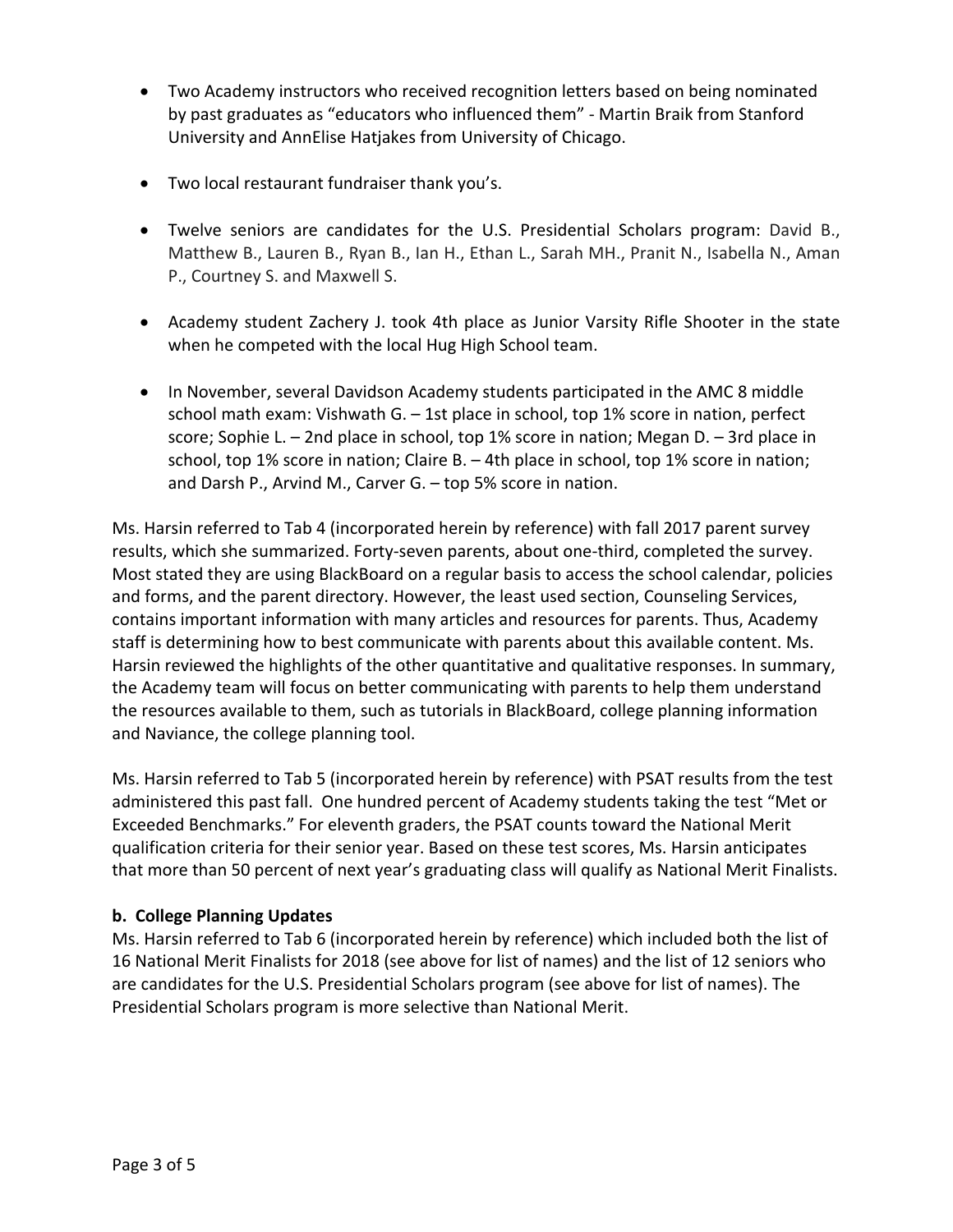#### **2. Director of Online Learning**

#### **a. General Program Updates**

Stacy Hawthorne, Director of Online Learning, referred to Tab 7 (incorporated herein by reference) with a list of several accomplishments of Academy Online students living across the country, including:

- Online student Alan K. (OR) who sang with a select group of students from the Pacific Youth Choir joined by The Tenors at the Arlene Schnitzler Concert Hall in Portland, OR for a sold-out Christmas concert. Additionally, Alan received a \$2,400 academic scholarship for his SAT score, which he took as a part of his Davidson Academy Online application.
- Online student Kenna B. (AZ) won several equestrian events as a Davidson Academy student. Her most recent accomplishments include Champion, English Show Hack and 1st place, Sport Horse Show Hack on BP Klassique Bey and 2nd place, Sidesaddle on WV Major Major at the American Cup Championship Arabian Horse Show in Scottsdale, AZ.
- Online student Meghana D. (PA) represented the Davidson Academy in the USA Biology Olympiad earlier this month. Results will be available in mid-March.
- Online student Amanda Z. (NJ) won the first place prize at 2018 Elite International Music Competition and performed at Carnegie Hall on Feb. 12, 2018. She was awarded a music scholarship for her performance. Amanda has also been invited to perform with Sempre Musick Live Professional Orchestra conducted by maestro David Feltner on May 27, 2018.
- A group of Academy Online students, including Alan K. (OR), Elizabeth K. (WA), Caoilainn K. (OR) and Kai M. (OR) competed in the greater-Portland MathCounts competition on Feb. 24 as the Davidson Academy Online team and won fifth place. Alan had a perfect score and will be competing at the Oregon state competition on March 17, 2018.

Mrs. Hawthorne gave a brief admissions report stating that 56 students have started a 2018-2019 Online High School application. These students are from 18 different states, including California and Nevada. Sixty-four percent of the applicants are male and 36 percent are female. The average age is 13.2 and 40 percent are Davidson Young Scholars. Twenty-one of the 56 applications are complete and are being scheduled for assessment. March 30 is the application deadline. In a survey sent to current Online High School students asking about next year: three are moving to Reno to attend the Academy's day school in 2018-2019; 10 will be returning to the Online school; and seven are undecided.

#### **3. Media and Outreach**

Julie Dudley referred to Tab 8 (incorporated herein by reference) with Media and Outreach report, which included: recent media clips; eNewsletter subscription numbers; social media links; Academy tour numbers; and a list of upcoming conferences. The communications team is currently working on a new Davidson Academy overview video.